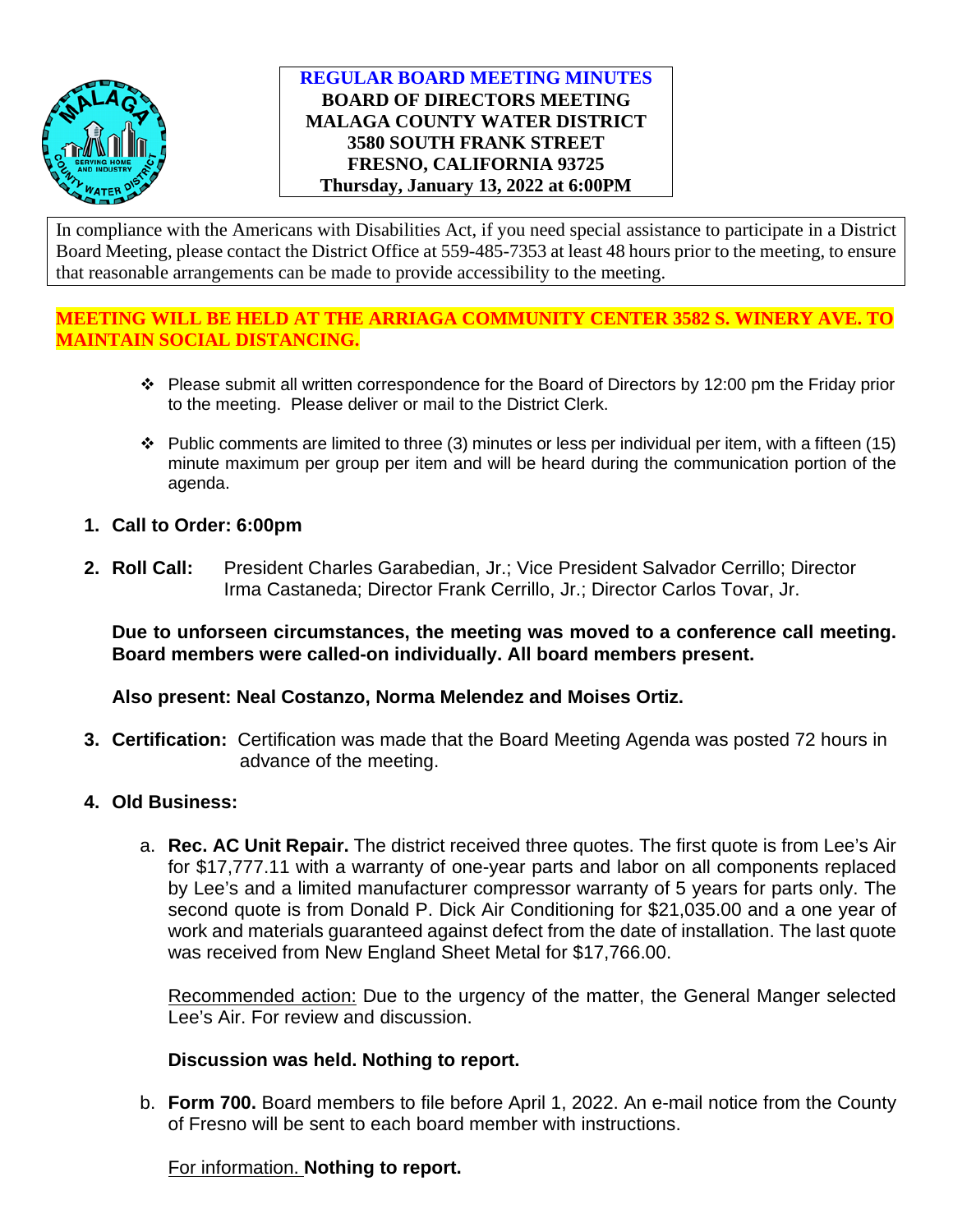c. **Grant.** The California Water and Wastewater Arrearages Payment Program granted the district \$51,732.37 to credit any residential account with an outstanding balance. A letter will be sent to the residential water customer in the next billing cycle.

For information and discussion.

**Notices of grant payment will be mailed with the next billing cycle to those accounts with outstanding balances. A notice stating that discontinuation of water services will resume for all outstanding will also be mailed out in the next billing cycle.** 

#### *The following supplement to the agenda of the regular meeting of the Board of Directors on January 13, 2022 is submitted for consideration due to time limit of the matter:*

Recommended action: To include the additional item (4.d.) to the agenda.

## **Motion by Vice President Cerrillo; Second by Director Tovar, Jr. and by a 5-0 vote to add additional item 4.d. to the agenda. Ayes- Cerrillo, Tovar, Jr., Castaneda, Cerrillo, Jr., Garabedian, Jr.**

d. **Sitelogiq.** A discussion about solar services for the district.

Recommended action: For discussion and potential action.

**Discussion was held. President Garabedian, Jr. suggested to meet with Sitelogiq representatives to discuss solar options for the district. Meeting scheduled for Friday, January 14.** 

- **5. New Business: None for this meeting.**
- **6. Incorporation Reports: None for this meeting.**
- **7. Recreation Reports:**

**Vice President Cerrillo: The Christmas program of December 18 went very well.**

**Director Castaneda: Recreation bingo was held on January 5. Pozole was sold and there was a good turnout.** 

- **8. Engineer Reports:**
	- a. District Engineer Report. **None for this meeting.**
	- b. CDBG Engineer Report:
		- **i. Bid opening for CDBG Project No. 19451.** Six bids were submitted. The CDBG engineer will review all bids. **Bids came in higher than engineer estimated. The General Manager has a meeting with Yamabe and Horn to discuss suggestions to relief funding gap.**
- **9. General Manager's Report:** a. WWTF: DAF Unit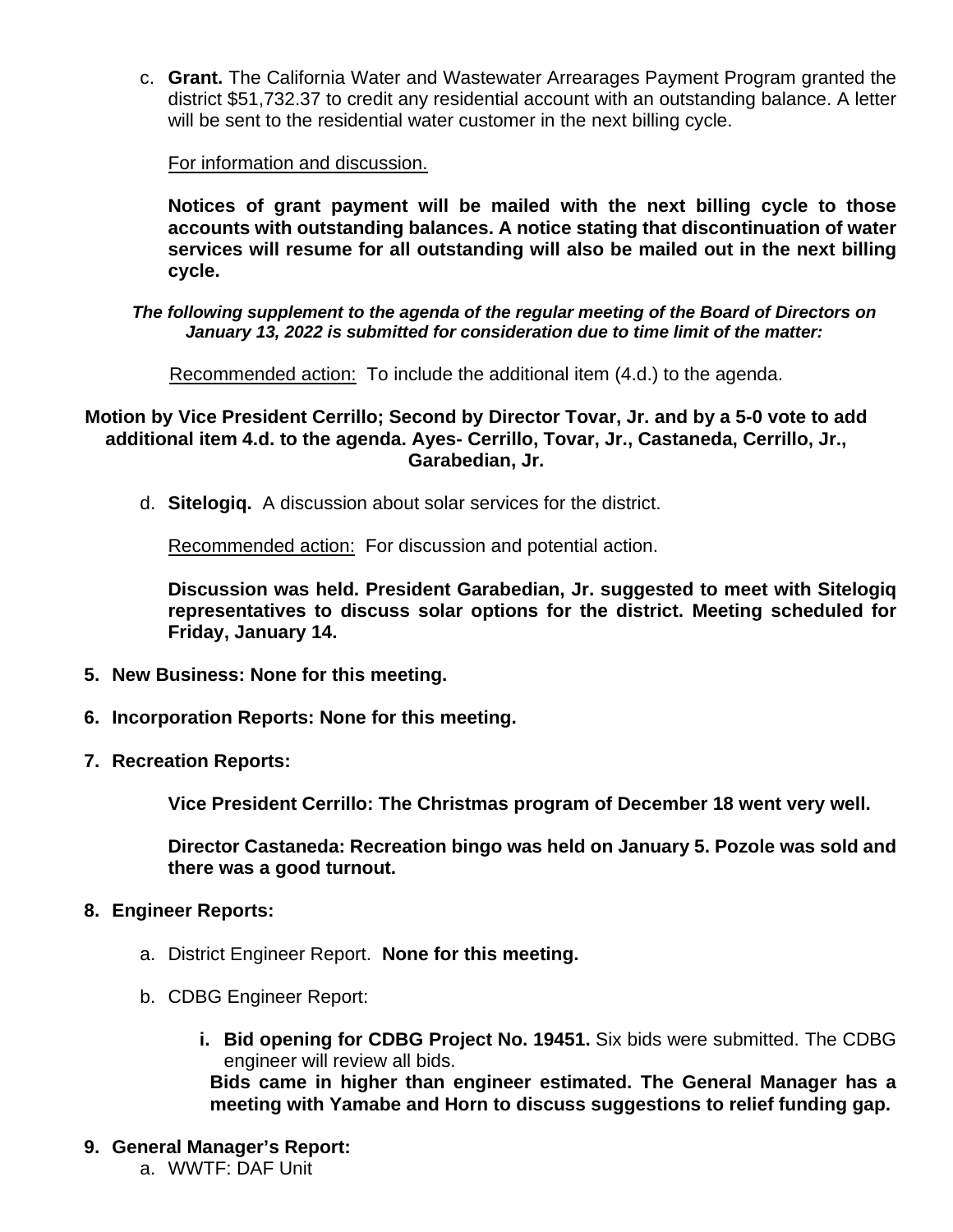- b. ARPA funding: Potential Projects
- c. Prop 68 Update
- d. Red Caboose update
- e. Change in Job classifications
- f. Lift station (Brunos) update
- g. Review long term vendor contracts
- **10.President's Report: Enjoyed his time over the holidays. Nothing to report but wishes a Happy New Year to everyone.**
- **11.Vice President's Report: Believes this will be a challenging year but knows this year Malaga will become a city. Happy New Year to everyone.**
- **12.Director's Reports:**

**Director Cerrillo, Jr. wishes everyone a Happy New Year and looks forward to working alongside the district staff. Let's make Malaga the best town in the state!**

- **13.Legal Counsel Report: Closed session cannot be conducted over the phone due to security reasons. He will be sending the board members a letter he received from the state water board.**
- **14.Communications:**
	- a. Written Communications:
		- 1. **COVID Emergency Water Shut Offs Moratorium.** The shut-off moratorium has now been lifted. Water districts may move forward with sending discontinuation of water services notice unless a previous arrangement was made with the customer.
		- 2. **Proposed Text of Emergency Regulations** from the State Water Resources Control Board and Regional Water.

b. Public Comment: *The Public may address the Malaga County Water District Board on item(s) of interest within the jurisdiction of the Board, not appearing on the agenda. The Board will listen to comments presented; however, in compliance with the Brown Act, the Board cannot take action on items that are not on the agenda. The public should address the Board on agenda items at the time they are addressed by the Board. All speakers are requested to wait until recognized by the Board President. All Comments will be limited to three (3) minutes or less per individual/group per item per meeting, with a fifteen (15) minutes maximum.*

- **15.Consent Agenda.** The items listed below in the Consent Agenda are routine in nature and are usually approved by a single vote. Prior to any action by the Board of Directors, any Board member may remove an item from the consent agenda for further discussion. Items removed from the Consent Agenda may be heard immediately following approval of the Consent Agenda or set aside for discussion and action after Regular Business.
	- a. Minutes of the Regular Board Meeting of December 14, 2021.
	- b. Financial Statements and Account Payable Report.

Recommended action: To approve the Consent Agenda as presented or amended.

**Motion by Vice President Cerrillo; Second by Director Tovar, Jr. and by a 5-0 vote to approve consent agenda as presented. Ayes- Castaneda, Cerrillo, Jr., Garabedian, Jr.**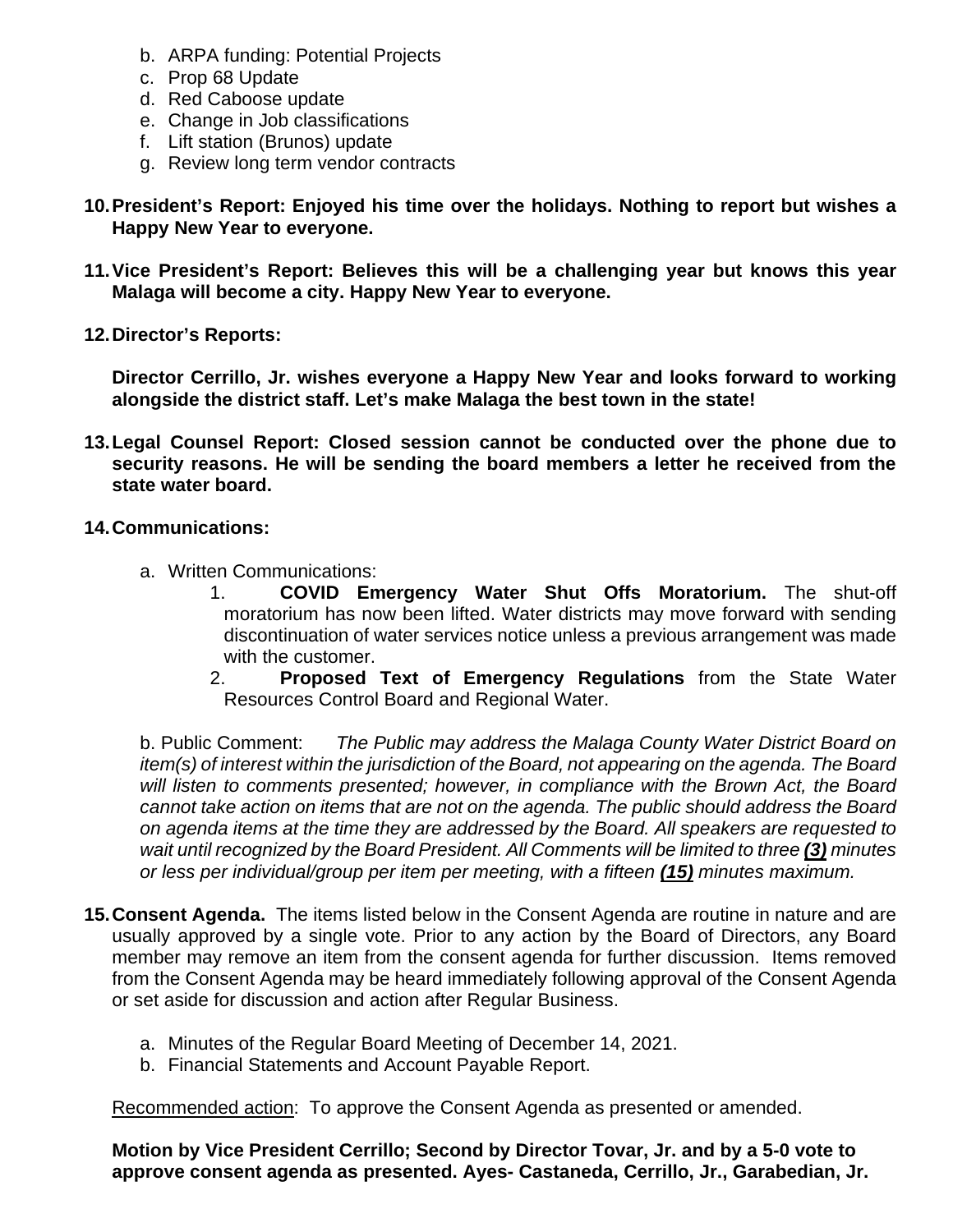# **16.Closed Session: closed session discussions have been postponed until the next board meeting.**

- a. Public Employment Pursuant to Government Code Section 54957. All Positions.
- b. Pending Litigation Pursuant to Government Code Section 54956.9 Central Valley Regional Water Quality Control Board v. Malaga County Water District.

### **17.Adjournment:**

**Motion by Vice President Cerrillo, Second by Director Cerrillo, Jr. and by a 5-0 vote to adjourn the meeting at 7:06pm. Ayes- Tovar, Jr., Castaneda, Garabedian, Jr.**

#### **Certification of Posting**

I, Norma Melendez, District Clerk of the Malaga County Water District, do hereby certify that the foregoing minutes for the Regular Meeting of the Board of Directors of January 13, 2022, was posted for public view on the front window of the MCWD office at 3580 S. Frank Street, Fresno Ca 93725, on 01/26/2022.

# Norma Melendez

Norma Melendez, District Clerk

January 13, 2022